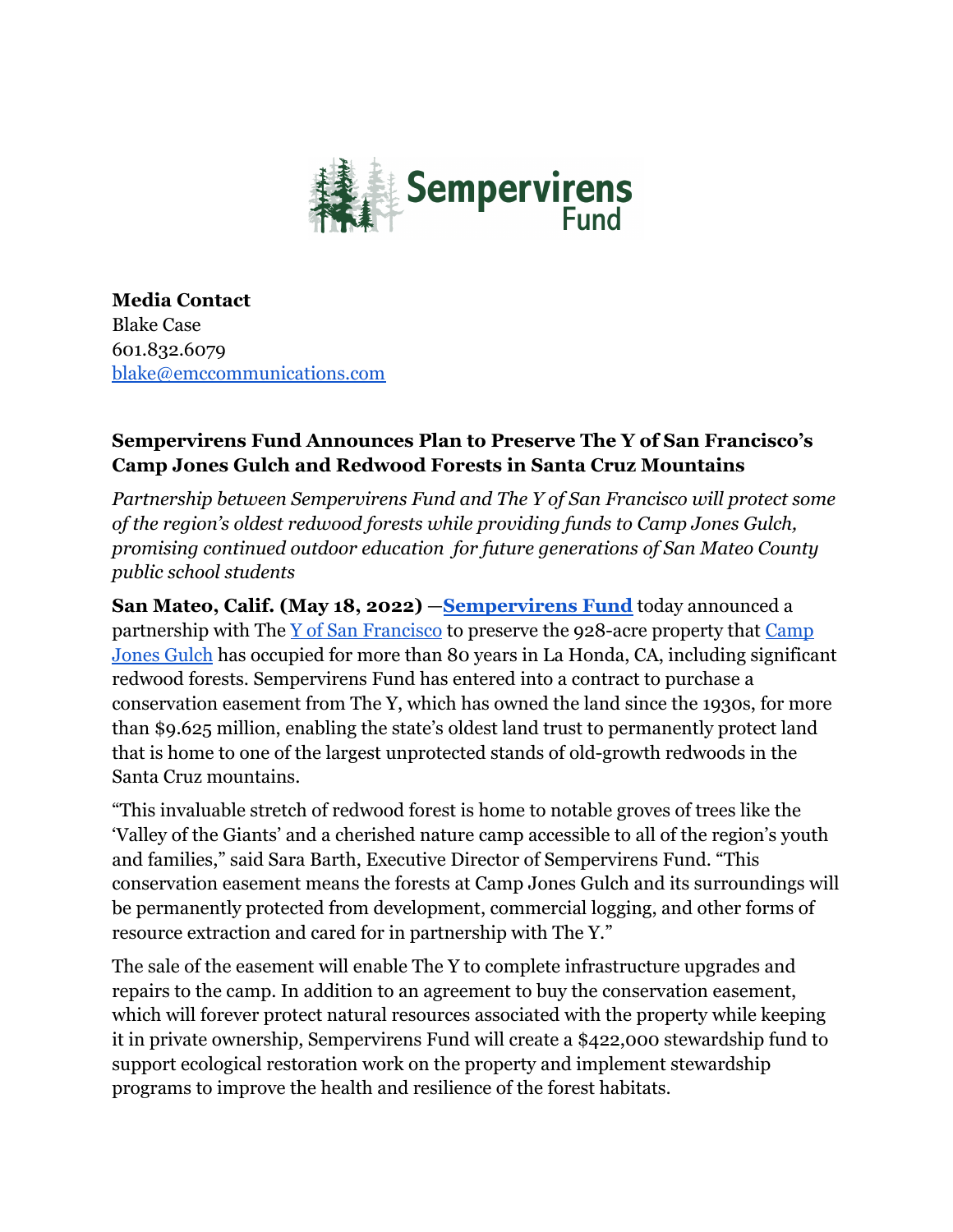"It is a crucial part of our mission to connect youth to nature, and we are excited to partner with Sempervirens Fund to preserve this incredible environment for the future. Camp Jones Gulch is a vital part of our history, and The Y has been enriching children's lives there for more than 80 years," said Jamie Bruning-Miles, President and CEO of the YMCA of San Francisco. "The easement will also secure funding for the camp to sustain its outdoor educational programming and expand its facilities so the next generation of campers can discover the wonders of nature."

Since 1968, it has been a rite of passage for fifth and sixth grade students in [San Mateo](https://www.smcoe.org/) [County](https://www.smcoe.org/), to experience a week at Camp Jones Gulch, giving them an opportunity to explore nature among the region's ancient redwoods. A recent survey of students shows a high percentage find the experience rewarding, as they learn to be more independent, discover the wonders of science and nature, and gain a deeper understanding about conserving natural resources and climate resiliency

"The County Board of Education and I are thrilled with this partnership that further enhances Camp Jones Gulch and ensures generations of San Mateo County students continue to benefit from immersive outdoor learning opportunities," said Nancy Magee, San Mateo County Superintendent of Schools. "The Camp Jones Gulch experience is a true treasure for students and helps them build their capacity for a climate ready future."

The forests on the Camp Jones Gulch property were heavily harvested in the late nineteenth and early twentieth centuries, and by 1926, just two tracts of old-growth redwoods remained. Eventually, it was owned by Sally M. Black who sold it to the YMCA in 1934. At the time, only boys were allowed at YMCA camps. Black sold the property with the stipulation that it be open to girls as well, making Camp Jones Gulch the first YMCA camp in the country built with inclusion in mind.

Pescadero Creek County Park and Sam McDonald County Park border Camp Jones Gulch, which is adjacent to nearly 7,000 acres of open space, connecting to over 10,000 acres and the largest patch of intact habitat in the Santa Cruz Mountains. The property includes 39 acres of rare old growth redwood forest, 668 acres of young growth redwood, Douglas fir, and hardwood forests, mature oak woodlands, and other riparian woodlands.

Camp Jones Gulch is crossed by Jones Gulch and McCormick Creeks, and is within the Pescadero watershed, important for endangered coho salmon and threatened steelhead trout. Special status species known to occur on site include the marbled murrelet, San Francisco dusky-footed woodrat, and California red-legged frog. Similar habitat in the region is known to host an additional 21 identified rare animals. Additional species expected to benefit from this project include the western pond turtle, San Francisco Garter snake, loggerhead shrike, northern harrier, white-tailed kite, olive-sided